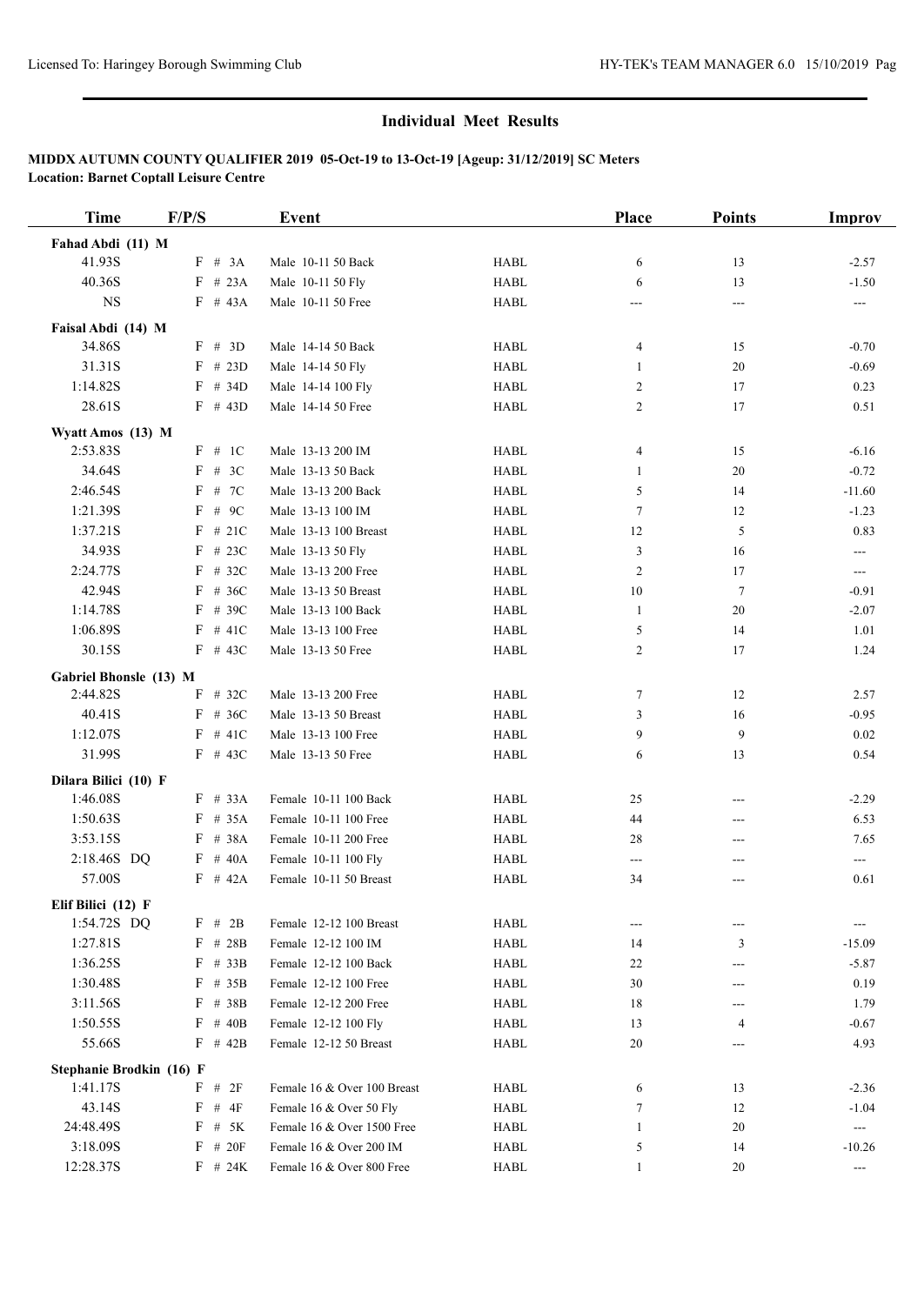| <b>Time</b>                               | F/P/S      | <b>Event</b>              |                                | Place        | <b>Points</b>  | <b>Improv</b>            |
|-------------------------------------------|------------|---------------------------|--------------------------------|--------------|----------------|--------------------------|
| Elia Caravati-Pringle (13) M              |            |                           |                                |              |                |                          |
| 2:57.23S                                  | $F \# 1C$  | Male 13-13 200 IM         | <b>HABL</b>                    | $\tau$       | 12             | $-3.99$                  |
| 1:23.66S                                  | $F$ # 9C   | Male 13-13 100 IM         | <b>HABL</b>                    | 12           | 5              | $-0.97$                  |
| 10:51.27S                                 | $F$ # 24F  | Male 13-13 800 Free       | <b>HABL</b>                    | 3            | 16             | $-21.06$                 |
| 1:34.44S                                  | $F$ # 34C  | Male 13-13 100 Fly        | <b>HABL</b>                    | 8            | 11             | $\hspace{0.05cm} \ldots$ |
| 33.71S                                    | $F$ # 43C  | Male 13-13 50 Free        | <b>HABL</b>                    | 14           | 3              | 0.71                     |
| Matteo Caravati-Pringle (16) M            |            |                           |                                |              |                |                          |
| X 1:05.55S                                | F # 9F     | Male 16 & Over 100 IM     | HABL                           | ---          | ---            | $-1.84$                  |
| 1:15.61S                                  | $F \# 21F$ | Male 16 & Over 100 Breast | <b>HABL</b>                    | 1            | 20             | 0.60                     |
| 29.91S                                    | $F$ # 23F  | Male 16 & Over 50 Fly     | <b>HABL</b>                    | 3            | 16             | $-0.69$                  |
| 1:06.58S                                  | $F$ # 34F  | Male 16 & Over 100 Fly    | <b>HABL</b>                    | 5            | 14             | $-1.40$                  |
| X 1:05.76S                                | $F$ # 39F  | Male 16 & Over 100 Back   | <b>HABL</b>                    | ---          | ---            | 0.93                     |
| 58.63S                                    | $F$ # 41F  | Male 16 & Over 100 Free   | <b>HABL</b>                    | 3            | 16             | $-0.62$                  |
|                                           |            |                           |                                |              |                |                          |
| Selena Charalambous (10) F<br>1:31.16S DQ | $F$ # 33A  | Female 10-11 100 Back     | <b>HABL</b>                    | ---          | ---            | ---                      |
| 1:24.80S                                  | $F$ # 35A  | Female 10-11 100 Free     | <b>HABL</b>                    | 18           | ---            | $-6.89$                  |
|                                           |            |                           |                                |              |                |                          |
| Emilio Christofis (12) M                  |            |                           |                                |              |                |                          |
| 43.08S                                    | $F \# 3B$  | Male 12-12 50 Back        | <b>HABL</b>                    | 9            | 9              | ---                      |
| Rosa Clare (13) F                         |            |                           |                                |              |                |                          |
| 1:40.38S                                  | F # 2C     | Female 13-13 100 Breast   | <b>HABL</b>                    | 13           | $\overline{4}$ | $-0.93$                  |
| <b>NS</b>                                 | F # 4C     | Female 13-13 50 Fly       | <b>HABL</b>                    | ---          | ---            | $\overline{\phantom{a}}$ |
| 1:27.96S                                  | $F$ # 28C  | Female 13-13 100 IM       | <b>HABL</b>                    | 15           | 2              | $-16.57$                 |
| 33.48S                                    | $F$ # 30C  | Female 13-13 50 Free      | <b>HABL</b>                    | 8            | 11             | 0.05                     |
| Rosa Clarke (12) F                        |            |                           |                                |              |                |                          |
| 1:41.78S                                  | $F$ # 28B  | Female 12-12 100 IM       | <b>HABL</b>                    | 35           | ---            | ---                      |
| Thomas Clayton (13) M                     |            |                           |                                |              |                |                          |
| 1:50.36S                                  | $F$ # 21C  | Male 13-13 100 Breast     | <b>HABL</b>                    | 16           | 1              | 3.97                     |
| 43.30S                                    | $F$ # 23C  | Male 13-13 50 Fly         | <b>HABL</b>                    | 12           | 5              | 1.64                     |
| <b>NS</b>                                 | $F$ # 39C  | Male 13-13 100 Back       | HABL                           | ---          | ---            | ---                      |
| <b>NS</b>                                 | $F \# 41C$ | Male 13-13 100 Free       | <b>HABL</b>                    | ---          |                |                          |
| $_{\rm NS}$                               | $F$ # 43C  | Male 13-13 50 Free        | ${\rm H}{\bf A}{\bf B}{\bf L}$ | ---          | ---            | $---$                    |
| Elinor Creme (15) F                       |            |                           |                                |              |                |                          |
| 1:26.40S                                  | $F$ # 33E  | Female 15-15 100 Back     | <b>HABL</b>                    | 3            | 16             | 0.88                     |
| 1:17.79S                                  | F # 35E    | Female 15-15 100 Free     | HABL                           | 6            | 13             | $-0.55$                  |
| 2:51.50S                                  | $F$ # 38E  | Female 15-15 200 Free     | HABL                           | 4            | 15             | $-4.99$                  |
| 49.50S                                    | $F$ # 42E  | Female 15-15 50 Breast    | HABL                           | 5            | 14             | 0.29                     |
|                                           |            |                           |                                |              |                |                          |
| Leah Creme (15) F<br>1:31.74S             | $F$ # 33E  | Female 15-15 100 Back     | HABL                           | 4            | 15             | $-0.54$                  |
| 1:20.99S                                  | $F$ # 35E  | Female 15-15 100 Free     | HABL                           | 7            | 12             | $-1.03$                  |
| 2:58.92S                                  | $F$ # 38E  | Female 15-15 200 Free     | HABL                           | 5            | 14             | $-0.28$                  |
| 49.29S                                    | $F$ # 42E  | Female 15-15 50 Breast    | <b>HABL</b>                    | 4            | 15             | 0.17                     |
|                                           |            |                           |                                |              |                |                          |
| Luke Ellingham (15) M                     |            |                           |                                |              |                |                          |
| 1:22.05S                                  | $F$ # 21E  | Male 15-15 100 Breast     | HABL                           | 1            | 20             | 0.38                     |
| 32.94S                                    | $F$ # 23E  | Male 15-15 50 Fly         | HABL                           | 3            | 16             | 0.87                     |
| 2:58.90S                                  | $F$ # 27E  | Male 15-15 200 Breast     | HABL                           | $\mathbf{1}$ | 20             | $\hspace{0.05cm} \ldots$ |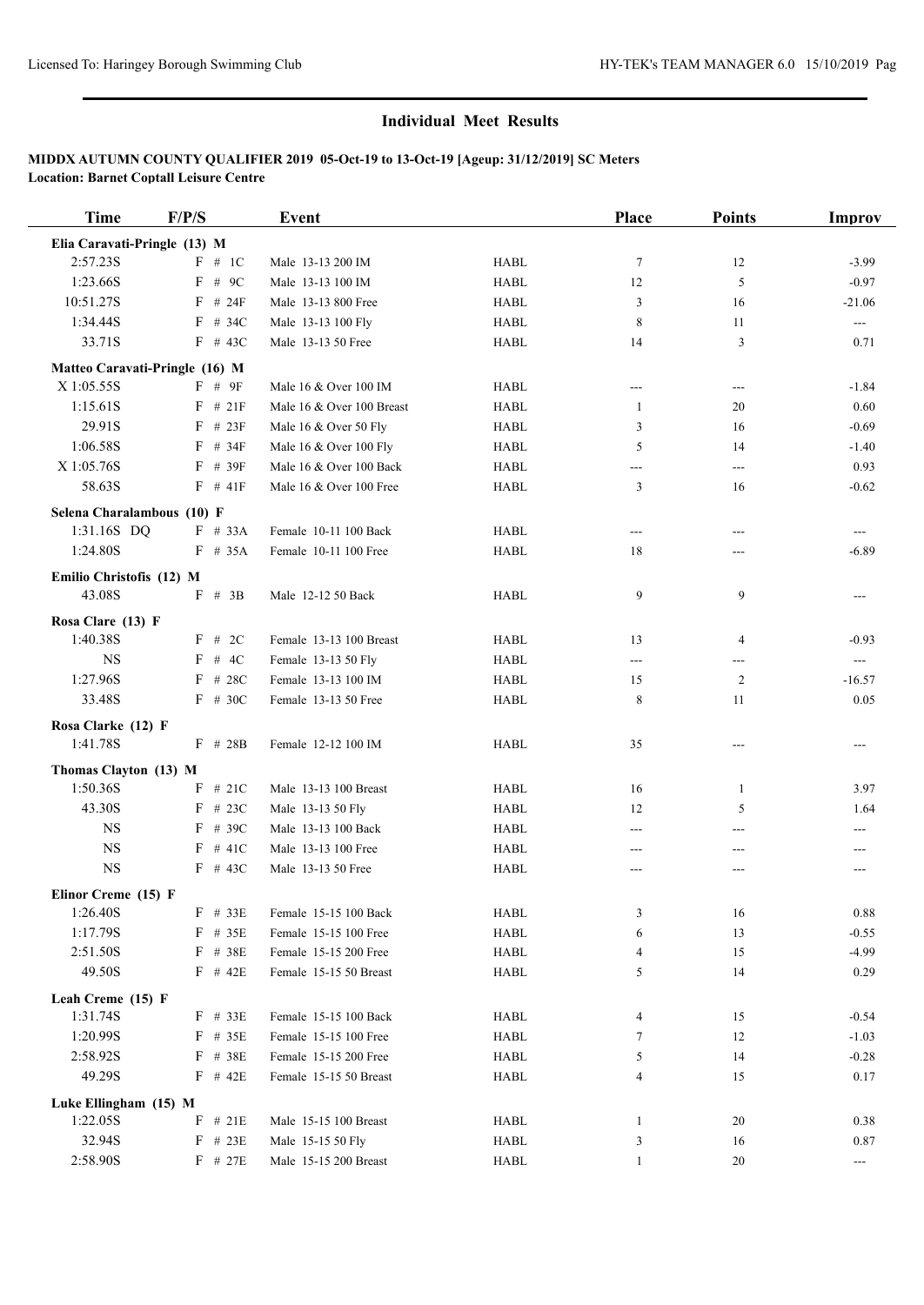| <b>Time</b>                 | F/P/S                        | Event                                          |                            | <b>Place</b>             | <b>Points</b> | Improv                  |
|-----------------------------|------------------------------|------------------------------------------------|----------------------------|--------------------------|---------------|-------------------------|
| Elena Eyres (13) F          |                              |                                                |                            |                          |               |                         |
| 1:47.06S                    | F # 2C                       | Female 13-13 100 Breast                        | <b>HABL</b>                | 19                       | $---$         | $-7.25$                 |
| 1:36.64S                    | $F$ # 28C                    | Female 13-13 100 IM                            | <b>HABL</b>                | 24                       | ---           | $-1.54$                 |
| 36.73S                      | $F$ # 30C                    | Female 13-13 50 Free                           | <b>HABL</b>                | 26                       | ---           | 1.45                    |
| <b>NS</b>                   | $F$ # 35C                    | Female 13-13 100 Free                          | <b>HABL</b>                | ---                      | ---           | $\qquad \qquad -$       |
| 47.55S                      | $F$ # 42C                    | Female 13-13 50 Breast                         | <b>HABL</b>                | 11                       | 6             | $-0.84$                 |
| Luca Fabbrani-Fearon (11) M |                              |                                                |                            |                          |               |                         |
| 1:39.96S                    | $F \# 9A$                    | Male 10-11 100 IM                              | <b>HABL</b>                | 12                       | 5             | $-6.02$                 |
| 1:36.63S                    | $F$ # 39A                    | Male 10-11 100 Back                            | <b>HABL</b>                | 12                       | 5             | ---                     |
| 37.90S                      | $F$ # 43A                    | Male 10-11 50 Free                             | <b>HABL</b>                | 18                       | $---$         | $-0.26$                 |
| Adriana Fazzani (13) F      |                              |                                                |                            |                          |               |                         |
| 1:39.84S                    | # $2C$<br>F                  | Female 13-13 100 Breast                        | <b>HABL</b>                | 11                       | 6             | 1.31                    |
| 41.66S                      | F<br># 4C                    | Female 13-13 50 Fly                            | <b>HABL</b>                | 14                       | 3             | $-0.36$                 |
| 3:33.65S                    | # $8C$<br>F                  | Female 13-13 200 Breast                        | <b>HABL</b>                | 8                        | 11            | 13.56                   |
| 3:21.05S                    | # 20C<br>F                   | Female 13-13 200 IM                            | <b>HABL</b>                | 19                       | ---           | 5.47                    |
| 41.63S                      | # 22 $C$<br>F                | Female 13-13 50 Back                           | <b>HABL</b>                | 15                       | 2             | 1.37                    |
| 1:32.88S                    | $F$ # 28C                    | Female 13-13 100 IM                            | <b>HABL</b>                | 23                       | $---$         | 4.71                    |
| 35.79S                      | $F$ # 30C                    | Female 13-13 50 Free                           | <b>HABL</b>                | 19                       | ---           | 0.82                    |
| 1:33.64S                    | F<br># 33C                   | Female 13-13 100 Back                          | <b>HABL</b>                | 10                       | 7             | 3.12                    |
| 1:19.79S                    | # 35C<br>F                   | Female 13-13 100 Free                          | <b>HABL</b>                | 15                       | 2             | 1.35                    |
| 2:59.31S                    | F<br># 38C                   | Female 13-13 200 Free                          | <b>HABL</b>                | 14                       | 3             | 6.19                    |
| 1:35.89S                    | # $40C$<br>F                 | Female 13-13 100 Fly                           | <b>HABL</b>                | 9                        | 9             | $-2.09$                 |
| 44.55S                      | $F$ # 42C                    | Female 13-13 50 Breast                         | <b>HABL</b>                | 9                        | 9             | 0.64                    |
|                             |                              |                                                |                            |                          |               |                         |
| Isabella Floriani (11) F    | # 33A                        |                                                |                            |                          |               |                         |
| 1:33.87S                    | F<br>F                       | Female 10-11 100 Back                          | <b>HABL</b>                | 12                       | 5             | 4.60                    |
| 1:17.85S<br>2:51.73S        | # 35A<br>$F$ # 38A           | Female 10-11 100 Free<br>Female 10-11 200 Free | <b>HABL</b><br><b>HABL</b> | $\tau$<br>$\overline{4}$ | 12<br>15      | 0.49<br>8.38            |
|                             |                              |                                                |                            |                          |               |                         |
| Veronica Gomez Maya (11) F  |                              |                                                |                            |                          |               |                         |
| 1:37.07S                    | $F$ # 33A                    | Female 10-11 100 Back                          | <b>HABL</b>                | 17                       | ---           | $-12.02$                |
| 1:30.86S                    | $F$ # 35A                    | Female 10-11 100 Free                          | <b>HABL</b>                | 33                       | ---           | $-12.80$                |
| 3:17.84S                    | $F$ # 38A                    | Female 10-11 200 Free                          | <b>HABL</b>                | 22                       | ---           | ---                     |
| 1:52.40S                    | $F$ # 40A                    | Female 10-11 100 Fly                           | <b>HABL</b>                | 12                       | 5             | ---                     |
| 53.91S                      | $F$ # 42A                    | Female 10-11 50 Breast                         | HABL                       | 30                       |               | $-2.51$                 |
|                             | Miranda Gomez-Velasco (15) F |                                                |                            |                          |               |                         |
| 37.68S                      | $F$ # 4E                     | Female 15-15 50 Fly                            | HABL                       | $\overline{4}$           | 15            | 0.35                    |
| 3:06.97S                    | $F$ # 20E                    | Female 15-15 200 IM                            | <b>HABL</b>                | 4                        | 15            | $-8.01$                 |
| 40.44S                      | $F$ # 22E                    | Female 15-15 50 Back                           | <b>HABL</b>                | 10                       | 7             | $-0.02$                 |
| 33.65S                      | $F$ # 30E                    | Female 15-15 50 Free                           | <b>HABL</b>                | 10                       | 7             | 0.82                    |
| 1:13.49S                    | $F$ # 35E                    | Female 15-15 100 Free                          | <b>HABL</b>                | 5                        | 14            | $\qquad \qquad -\qquad$ |
| 2:43.97S                    | $F$ # 38E                    | Female 15-15 200 Free                          | <b>HABL</b>                | 3                        | 16            | $-7.85$                 |
| 1:30.50S                    | $F$ # 40E                    | Female 15-15 100 Fly                           | HABL                       | 4                        | 15            | 2.16                    |
| 46.60S                      | $F$ # 42E                    | Female 15-15 50 Breast                         | <b>HABL</b>                | 3                        | 16            | $-1.25$                 |
| Annabella Grant (16) F      |                              |                                                |                            |                          |               |                         |
| 1:21.94S                    | $F$ # 28F                    | Female 16 & Over 100 IM                        | HABL                       | 2                        | 17            |                         |
| 31.84S                      | $F \# 30F$                   | Female 16 & Over 50 Free                       | <b>HABL</b>                | 4                        | 15            |                         |
| Georgia Greensmith (11) F   |                              |                                                |                            |                          |               |                         |
| 1:44.77S                    | $F$ # 40A                    | Female 10-11 100 Fly                           | HABL                       | 9                        | 9             |                         |
| 47.46S                      | $F$ # 42A                    | Female 10-11 50 Breast                         | <b>HABL</b>                | 10                       | $\tau$        | $-0.12$                 |
|                             |                              |                                                |                            |                          |               |                         |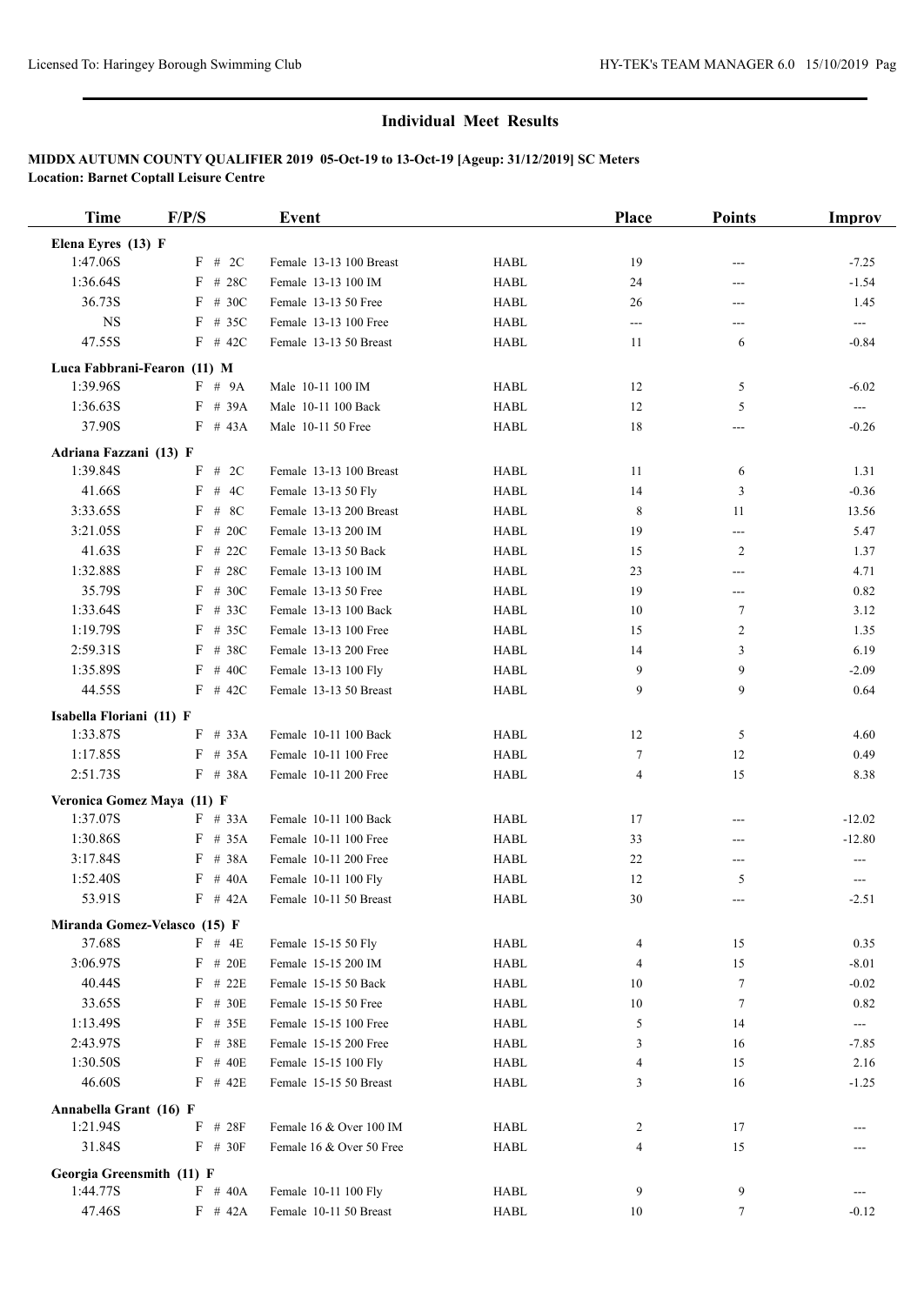| <b>Time</b>                   | F/P/S                               | Event                   |             | Place          | <b>Points</b>              | Improv   |
|-------------------------------|-------------------------------------|-------------------------|-------------|----------------|----------------------------|----------|
| Maja Grzybek (12) F           |                                     |                         |             |                |                            |          |
| 1:37.07S                      | F # 2B                              | Female 12-12 100 Breast | <b>HABL</b> | 13             | 4                          | 0.72     |
| 39.51S                        | $\boldsymbol{\mathrm{F}}$<br># $4B$ | Female 12-12 50 Fly     | <b>HABL</b> | 13             | 4                          | $-0.14$  |
| 3:24.23S                      | $F$ # 8B                            | Female 12-12 200 Breast | <b>HABL</b> | 5              | 14                         | $-4.69$  |
| 3:04.98S                      | F<br># 20 $B$                       | Female 12-12 200 IM     | <b>HABL</b> | 11             | 6                          | 2.59     |
| 39.22S                        | F<br># 22B                          | Female 12-12 50 Back    | <b>HABL</b> | $\,8\,$        | 11                         | $-0.38$  |
| 1:24.00S                      | F<br>#28B                           | Female 12-12 100 IM     | <b>HABL</b> | $\tau$         | 12                         | $-1.70$  |
| 34.06S                        | F<br># $30B$                        | Female 12-12 50 Free    | <b>HABL</b> | 10             | $\tau$                     | 1.88     |
| 1:26.33S                      | # 33B<br>F                          | Female 12-12 100 Back   | <b>HABL</b> | 11             | 6                          | $-0.37$  |
| 1:14.37S                      | $F$ # 35B                           | Female 12-12 100 Free   | <b>HABL</b> | 8              | 11                         | 2.52     |
| 2:38.87S                      | F # 38B                             | Female 12-12 200 Free   | <b>HABL</b> | 5              | 14                         | $-6.55$  |
| Lucila Guzik (14) F           |                                     |                         |             |                |                            |          |
| 1:30.34S                      | $F$ # 35D                           | Female 14-14 100 Free   | <b>HABL</b> | 11             | 6                          | $-5.24$  |
| 54.08S DQ                     | $F$ # 42D                           | Female 14-14 50 Breast  | <b>HABL</b> | ---            |                            |          |
| Gilbert Halton (11) M         |                                     |                         |             |                |                            |          |
| 53.64S                        | F<br>#36A                           | Male 10-11 50 Breast    | <b>HABL</b> | 22             | $---$                      | $-1.90$  |
| Stephen Harden-Wilson (14) M  |                                     |                         |             |                |                            |          |
| 33.14S                        | $F$ # 23D                           | Male 14-14 50 Fly       | <b>HABL</b> | 3              | ---                        | $-2.05$  |
| 10:16.44S                     | $F$ # 24H                           | Male 14-14 800 Free     | <b>HABL</b> | 1              | ---                        | $-16.64$ |
| 5:03.15S                      | $F$ # 25D                           | Male 14-14 400 Free     | <b>HABL</b> | 3              | ---                        | $-2.90$  |
| 1:12.11S                      | $F$ # 39D                           | Male 14-14 100 Back     | <b>HABL</b> | $\mathbf{1}$   | 20                         | $-4.87$  |
| 1:04.45S                      | $F$ # 41D                           | Male 14-14 100 Free     | <b>HABL</b> | 5              | 14                         | $-4.76$  |
| 29.64S                        | $F$ # 43D                           | Male 14-14 50 Free      | <b>HABL</b> | 5              | 14                         | $-0.47$  |
| Johnny Haxhiasllani (14) M    |                                     |                         |             |                |                            |          |
| <b>NS</b>                     | $F$ # 23D                           | Male 14-14 50 Fly       | <b>HABL</b> | ---            | $\qquad \qquad \text{---}$ | ---      |
| 1:24.27S                      | $F$ # 39D                           | Male 14-14 100 Back     | <b>HABL</b> | $\overline{7}$ | 12                         | $-5.97$  |
| 1:17.86S                      | $F$ # 41D                           | Male 14-14 100 Free     | <b>HABL</b> | 11             | 6                          | $-0.25$  |
| 34.89S                        | $F$ # 43D                           | Male 14-14 50 Free      | <b>HABL</b> | 10             | $\tau$                     | $-0.27$  |
| Josie Hesketh (11) F          |                                     |                         |             |                |                            |          |
| 1:30.42S                      | $F$ # 28A                           | Female 10-11 100 IM     | <b>HABL</b> | 19             | $---$                      | $-0.33$  |
| 34.93S                        | $F \# 30A$                          | Female 10-11 50 Free    | <b>HABL</b> | 6              | 13                         | 1.00     |
| Jamie Holland (13) M          |                                     |                         |             |                |                            |          |
| 6:19.05S                      | F # 37C                             | Male 13-13 400 IM       | <b>HABL</b> | 3              | 16                         | $-58.54$ |
| 1:26.00S                      | $F$ # 39C                           | Male 13-13 100 Back     | HABL        | 9              | 9                          | $-9.94$  |
| 1:16.76S                      | $F$ # 41C                           | Male 13-13 100 Free     | <b>HABL</b> | 12             | 5                          | 0.99     |
| 33.00S                        | $F$ # 43C                           | Male 13-13 50 Free      | HABL        | 10             | 7                          | $-0.40$  |
| Hayden Hoole (15) M           |                                     |                         |             |                |                            |          |
| 29.93S                        | $F$ # 3E                            | Male 15-15 50 Back      | <b>HABL</b> | 1              | 20                         | $-0.87$  |
| 2:31.17S                      | $F$ # 7E                            | Male 15-15 200 Back     | HABL        | 1              | 20                         | ---      |
| 28.47S                        | $F$ # 23E                           | Male 15-15 50 Fly       | HABL        | 1              | 20                         | 0.07     |
| 33.76S                        | F<br># 36E                          | Male 15-15 50 Breast    | HABL        | 1              | 20                         | $-0.68$  |
| 58.41S                        | $F$ # 41E                           | Male 15-15 100 Free     | <b>HABL</b> | 1              | 20                         | $-0.39$  |
| 25.87S                        | $F$ # 43E                           | Male 15-15 50 Free      | HABL        | $\mathbf{1}$   | 20                         | 0.55     |
| Alejandro Isaza Ocampo (18) M |                                     |                         |             |                |                            |          |
| 1:02.20S                      | F # 34F                             | Male 16 & Over 100 Fly  | HABL        | 2              | 17                         | 0.26     |
| 1:03.52S                      | $F$ # 39F                           | Male 16 & Over 100 Back | <b>HABL</b> | 2              | 17                         | 1.78     |
| Fernando Isaza Ocampo (19) M  |                                     |                         |             |                |                            |          |
| 56.00S                        | $F$ # 41F                           | Male 16 & Over 100 Free | HABL        | $\overline{c}$ | 17                         | $-0.38$  |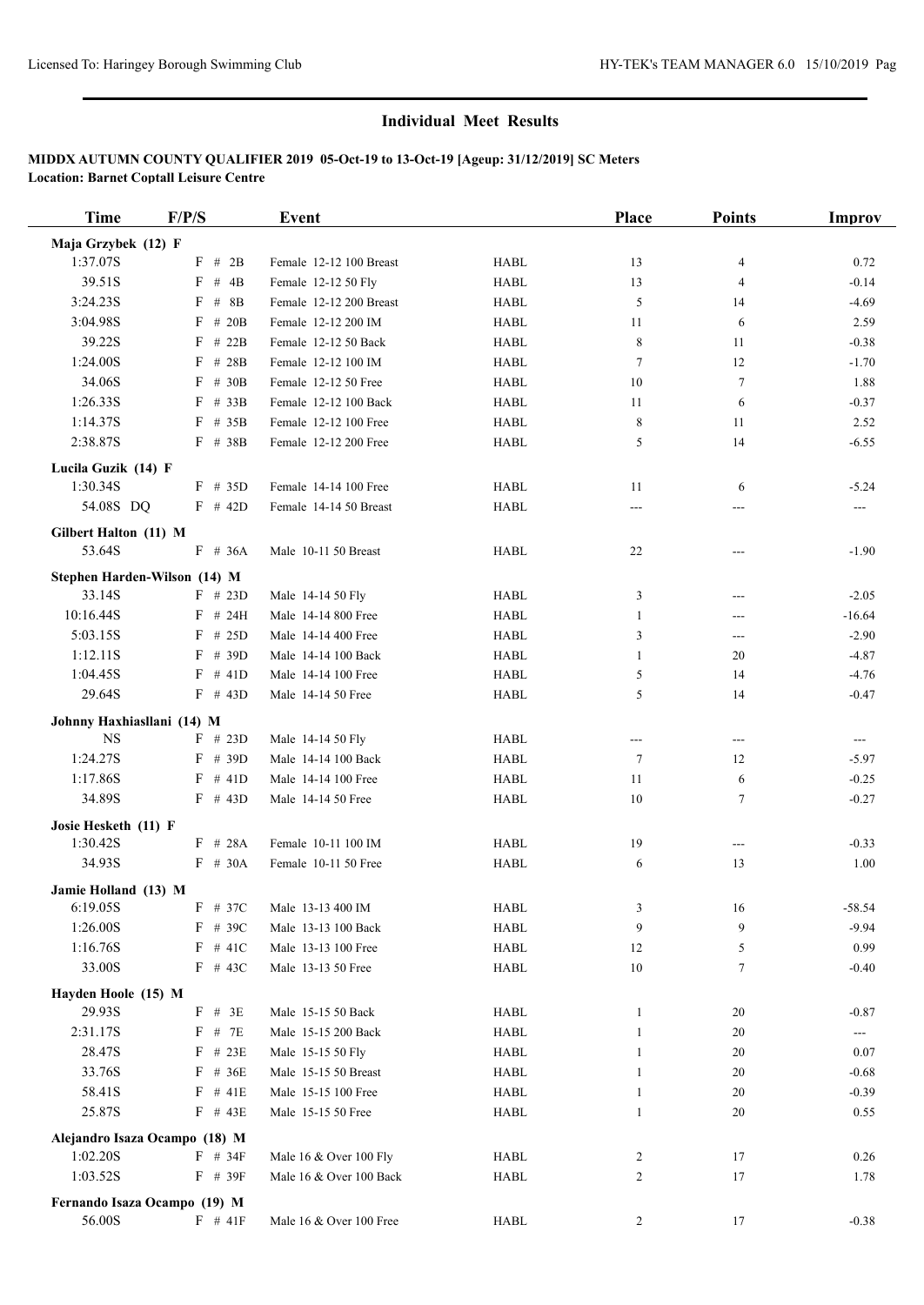| <b>Time</b>                        | F/P/S        | Event                                               |             | <b>Place</b>   | <b>Points</b>     | <b>Improv</b> |
|------------------------------------|--------------|-----------------------------------------------------|-------------|----------------|-------------------|---------------|
| Tatiana Isaza Ocampo (14) F        |              |                                                     |             |                |                   |               |
| 1:12.73S                           | $F$ # 35D    | Female 14-14 100 Free                               | <b>HABL</b> | 5              | 14                | 2.22          |
| 2:38.76S                           | F # 38D      | Female 14-14 200 Free                               | <b>HABL</b> | 6              | 13                | $-1.30$       |
| 1:26.07S                           | $F$ # 40D    | Female 14-14 100 Fly                                | <b>HABL</b> | $\overline{4}$ | 15                | 4.29          |
| Faith Jones (13) F                 |              |                                                     |             |                |                   |               |
| 38.71S                             | F # 4C       | Female 13-13 50 Fly                                 | <b>HABL</b> | 9              | 9                 | $-2.73$       |
| 5:58.15S                           | $F$ # 6C     | Female 13-13 400 Free                               | <b>HABL</b> | 6              | 13                | $-1.73$       |
| 3:11.75S                           | $F$ # 20C    | Female 13-13 200 IM                                 | <b>HABL</b> | 14             | $\overline{3}$    | $-0.58$       |
| 41.07S                             | $F$ # 22C    | Female 13-13 50 Back                                | <b>HABL</b> | 14             | $\overline{3}$    | $0.80\,$      |
| 1:27.14S                           | $F$ # 28C    | Female 13-13 100 IM                                 | <b>HABL</b> | 10             | 6.5               | $-5.41$       |
| 36.52S                             | $F$ # 30C    | Female 13-13 50 Free                                | <b>HABL</b> | 25             | ---               | 1.45          |
| 1:32.43S                           | $F$ # 40C    | Female 13-13 100 Fly                                | <b>HABL</b> | 8              | 11                | $-0.86$       |
| 48.02S                             | $F$ # 42C    | Female 13-13 50 Breast                              | <b>HABL</b> | 13             | $\overline{4}$    | $-4.04$       |
| Rory Keenan-Gray (13) M            |              |                                                     |             |                |                   |               |
| <b>NS</b>                          | $F$ # 21C    | Male 13-13 100 Breast                               | <b>HABL</b> | $---$          | $---$             | ---           |
| <b>NS</b>                          | $F$ # 23C    | Male 13-13 50 Fly                                   | <b>HABL</b> | ---            | ---               |               |
|                                    |              |                                                     |             |                |                   |               |
| Leila Mentesh (16) F               |              |                                                     |             |                |                   |               |
| 1:36.69S                           | $F$ # 2F     | Female 16 & Over 100 Breast                         | <b>HABL</b> | 5              | 14                | 0.88          |
| 35.98S                             | $F$ # $4F$   | Female 16 & Over 50 Fly<br>Female 16 & Over 50 Back | <b>HABL</b> | 3              | 16                | 0.91          |
| 37.10S                             | $F$ # 22 $F$ |                                                     | <b>HABL</b> | $\overline{c}$ | 17                | 0.59          |
| 1:22.19S                           | $F$ # 28F    | Female 16 & Over 100 IM                             | <b>HABL</b> | 3              | 16                | $-2.08$       |
| Clara Mistry (11) F                |              |                                                     |             |                |                   |               |
| 41.98S                             | $F$ # 22A    | Female 10-11 50 Back                                | <b>HABL</b> | 11             | 6                 | $-0.90$       |
| 1:34.54S                           | $F$ # 28A    | Female 10-11 100 IM                                 | <b>HABL</b> | 34             | ---               | 2.65          |
| Alexander Mulvihill (13) M         |              |                                                     |             |                |                   |               |
| 44.82S                             | $F$ # 36C    | Male 13-13 50 Breast                                | <b>HABL</b> | 11             | 6                 | 1.36          |
| 1:26.73S                           | $F$ # 39C    | Male 13-13 100 Back                                 | <b>HABL</b> | 11             | 6                 | $-1.58$       |
| 35.72S                             | $F$ # 43C    | Male 13-13 50 Free                                  | <b>HABL</b> | 18             | ---               | 0.17          |
| Dina Paduraru (16) F               |              |                                                     |             |                |                   |               |
| 1:28.56S                           | $F$ # 2F     | Female 16 & Over 100 Breast                         | <b>HABL</b> | 3              | 16                | $-1.29$       |
| 38.83S                             | # $4F$<br>F  | Female 16 & Over 50 Fly                             | <b>HABL</b> | 5              | 14                | 1.75          |
| 1:22.83S                           | $F$ # 28F    | Female 16 & Over 100 IM                             | <b>HABL</b> | $\overline{4}$ | 15                | $-3.51$       |
| 31.67S                             | $F$ # 30F    | Female 16 & Over 50 Free                            | <b>HABL</b> | $\mathfrak z$  | 16                | 0.94          |
| 1:09.84S                           | $F$ # 35F    | Female 16 & Over 100 Free                           | <b>HABL</b> | 3              | 16                | 1.44          |
| 40.94S                             | $F$ # 42 $F$ | Female 16 & Over 50 Breast                          | <b>HABL</b> | 3              | 16                | 0.98          |
| Rose Pepperday (18) F              |              |                                                     |             |                |                   |               |
| 5:27.80S                           | $F$ # 31F    | Female 16 & Over 400 IM                             | <b>HABL</b> | 1              | 20                | $-0.05$       |
| 1:14.20S                           | $F$ # 33F    | Female 16 & Over 100 Back                           | <b>HABL</b> | 1              | 20                | 1.58          |
| 1:04.69S                           | $F$ # 35F    | Female 16 & Over 100 Free                           | <b>HABL</b> | 1              | 20                | 0.60          |
| 2:19.05S                           | $F$ # 38F    | Female 16 & Over 200 Free                           | <b>HABL</b> | 1              | 20                | 1.56          |
| 1:14.81S                           | $F$ # 40F    | Female 16 & Over 100 Fly                            | HABL        | 1              | 20                | 3.03          |
| Francesca Poulton (12) F           |              |                                                     |             |                |                   |               |
| 1:30.14S                           | F<br>#28B    | Female 12-12 100 IM                                 | <b>HABL</b> | 22             | ---               | $-0.42$       |
| 35.59S                             | $F$ # 30B    | Female 12-12 50 Free                                | <b>HABL</b> | 25             |                   | $-0.49$       |
|                                    |              |                                                     |             |                |                   |               |
| Ambirojah Rajaloo (13) F<br>35.80S | $F$ # 30C    | Female 13-13 50 Free                                | <b>HABL</b> | 20             |                   | $-0.58$       |
| 1:34.99S                           | $F$ # 33C    | Female 13-13 100 Back                               | <b>HABL</b> | 11             |                   | $-11.64$      |
| 1:21.87S                           | $F$ # 35C    | Female 13-13 100 Free                               | HABL        | 16             | 6<br>$\mathbf{1}$ | $-5.85$       |
|                                    |              |                                                     |             |                |                   |               |